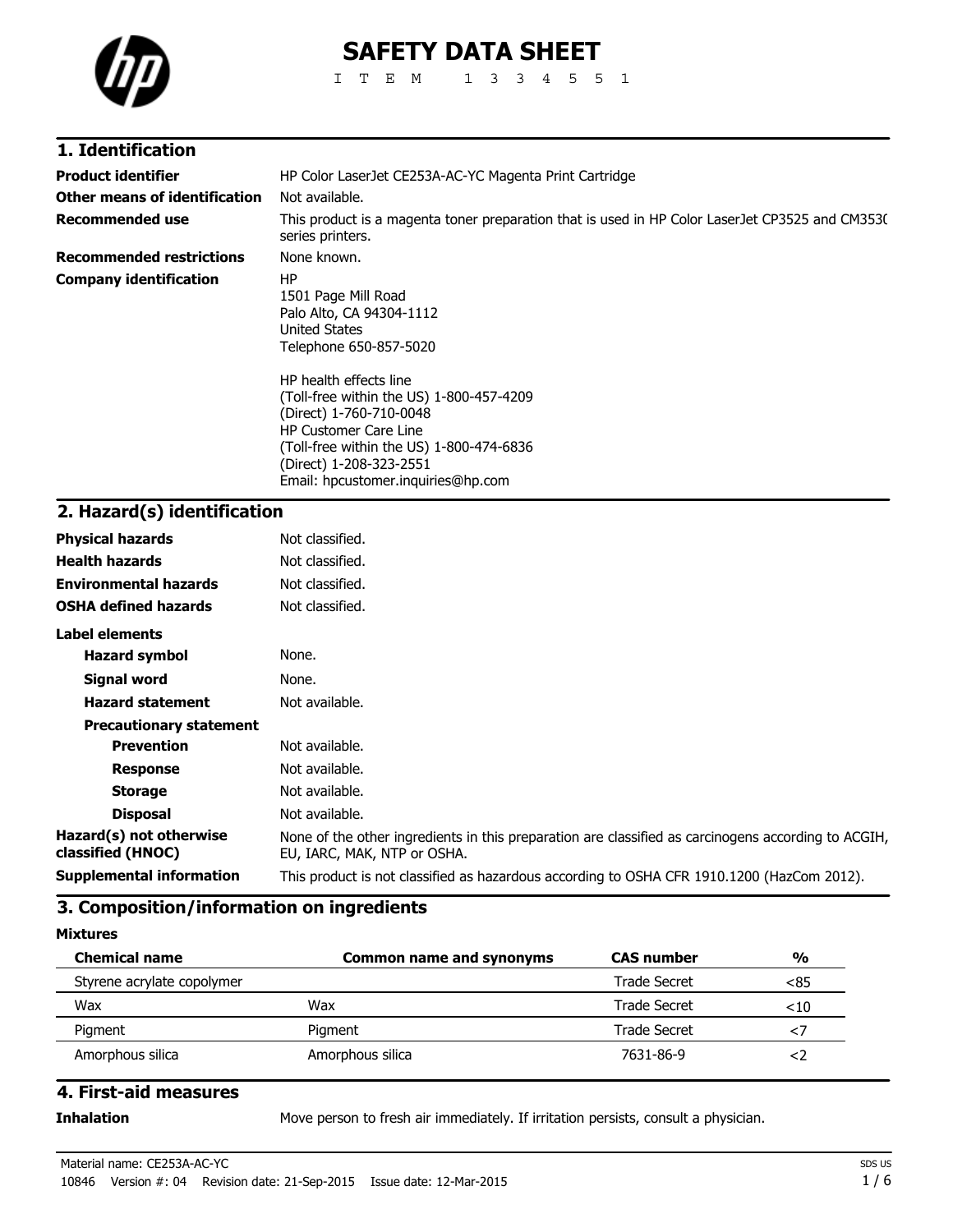| <b>Skin contact</b>                                             | Wash affected areas thoroughly with mild soap and water. Get medical attention if irritation<br>develops or persists.                                                                             |
|-----------------------------------------------------------------|---------------------------------------------------------------------------------------------------------------------------------------------------------------------------------------------------|
| Eye contact                                                     | Do not rub eyes. Immediately flush with large amounts of clean, warm water (low pressure) for at<br>least 15 minutes or until particles are removed. If irritation persists, consult a physician. |
| <b>Ingestion</b>                                                | Rinse mouth out with water. Drink one to two glasses of water. If symptoms occur, consult a<br>physician.                                                                                         |
| <b>Most important</b><br>symptoms/effects, acute and<br>delayed | Not available.                                                                                                                                                                                    |

## **5. Fire-fighting measures**

| Suitable extinguishing media                                        | CO2, water, or dry chemical                                 |
|---------------------------------------------------------------------|-------------------------------------------------------------|
| Unsuitable extinguishing<br>media                                   | None known.                                                 |
| Specific hazards arising from<br>the chemical                       | Not applicable.                                             |
| Special protective equipment<br>and precautions for<br>firefighters | Not available.                                              |
| Fire-fighting<br>equipment/instructions                             | If fire occurs in the printer, treat as an electrical fire. |
| <b>Specific methods</b>                                             | None established.                                           |

#### **6. Accidental release measures**

| <b>Personal precautions,</b><br>protective equipment and<br>emergency procedures | Minimize dust generation and accumulation.                                                                |  |
|----------------------------------------------------------------------------------|-----------------------------------------------------------------------------------------------------------|--|
| <b>Methods and materials for</b><br>containment and cleaning up                  | Not available.                                                                                            |  |
| <b>Environmental precautions</b>                                                 | Do not flush into surface water or sanitary sewer system. See also section 13 Disposal<br>considerations. |  |

# **7. Handling and storage**

| <b>Precautions for safe handling</b>                                      | Keep out of the reach of children. Avoid inhalation of dust and contact with skin and eyes. Use with<br>adequate ventilation. Keep away from excessive heat, sparks, and open flames. |
|---------------------------------------------------------------------------|---------------------------------------------------------------------------------------------------------------------------------------------------------------------------------------|
| Conditions for safe storage,<br>including any<br><i>incompatibilities</i> | Keep out of the reach of children. Keep tightly closed and dry. Store at room temperature. Store<br>away from strong oxidizers.                                                       |

## **8. Exposure controls/personal protection**

#### **Occupational exposure limits**

| <b>US. NIOSH: Pocket Guide to Chemical Hazards</b><br><b>Components</b>             | <b>Type</b>                                                                                    | Value                                                                                          |
|-------------------------------------------------------------------------------------|------------------------------------------------------------------------------------------------|------------------------------------------------------------------------------------------------|
| Amorphous silica (CAS<br>7631-86-9)                                                 | <b>TWA</b>                                                                                     | $6 \text{ mg/m}$                                                                               |
| <b>Biological limit values</b>                                                      | No biological exposure limits noted for the ingredient(s).                                     |                                                                                                |
| <b>Exposure guidelines</b>                                                          | USA OSHA (TWA/PEL): 15 mg/m3 (Total Dust), 5 mg/m3 (Respirable Fraction)                       |                                                                                                |
| ACGIH (TWA/TLV): 10 mg/m3 (Inhalable Particulate), 3 mg/m3 (Respirable Particulate) |                                                                                                |                                                                                                |
| mq/m3                                                                               |                                                                                                | Amorphous silica: USA OSHA (TWA/PEL): 20 mppcf 80 (mg/m3)/%SiO2, ACGIH (TWA/TLV): 10           |
|                                                                                     |                                                                                                | TRGS 900 (Luftgrenzwert) - 10 mg/m3 (Einatembare partikel), 3 mg/m3 (Alveolengängige fraktion) |
| <b>Appropriate engineering</b><br>controls                                          | UK WEL: 10 mg/m3 (Respirable Dust), 5 mg/m3 (Inhalable Dust)<br>Use in a well ventilated area. |                                                                                                |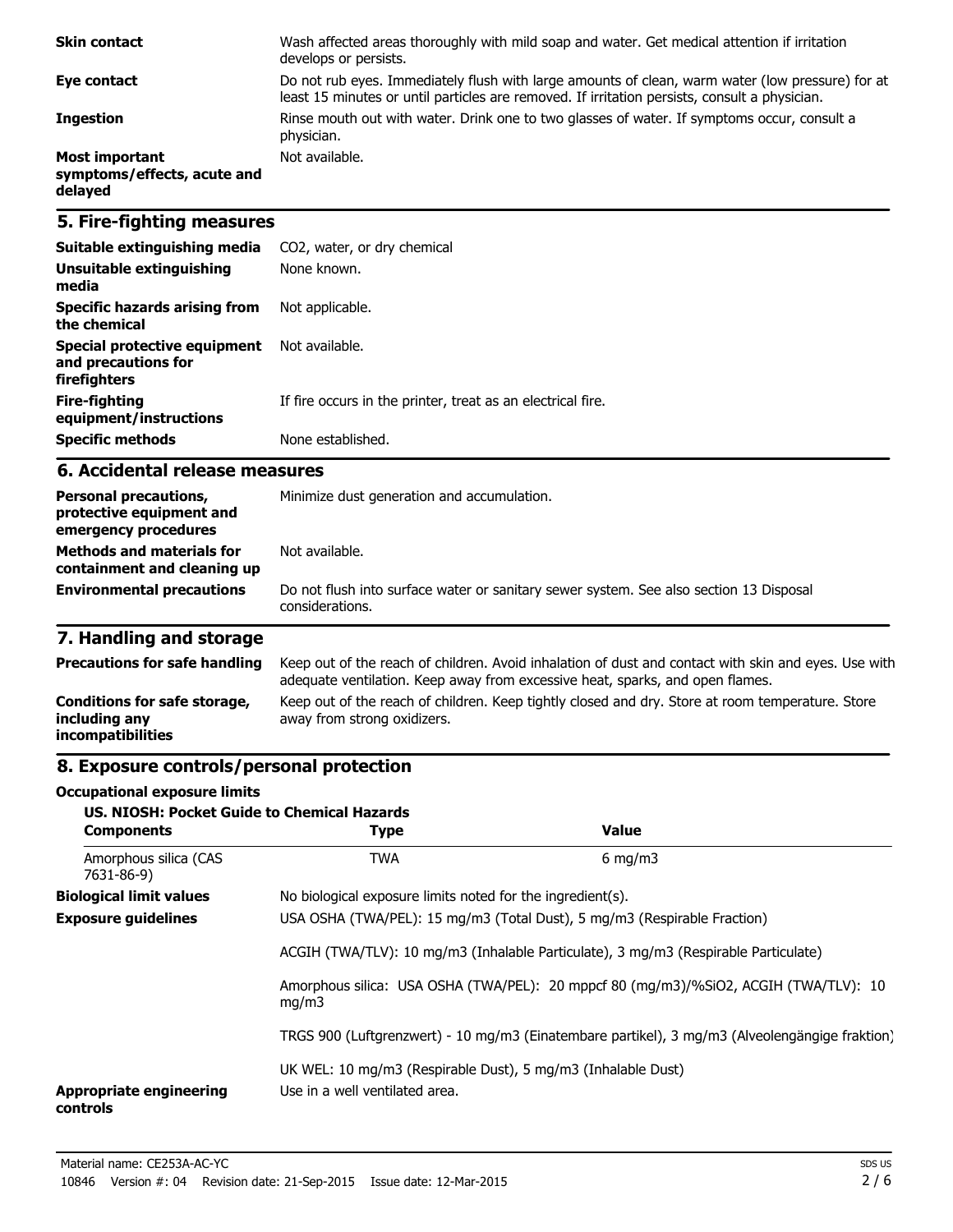#### **Individual protection measures, such as personal protective equipment**

| Not available. |
|----------------|
|                |
| Not available. |
| Not available. |
| Not available. |
| Not available. |
|                |

## **9. Physical and chemical properties**

| <b>Appearance</b>                                   | Fine powder                                                   |
|-----------------------------------------------------|---------------------------------------------------------------|
| <b>Physical state</b>                               | Solid.                                                        |
| Color                                               | Magenta                                                       |
| Odor                                                | Slight plastic odor                                           |
| <b>Odor threshold</b>                               | Not available.                                                |
| рH                                                  | Not applicable                                                |
| <b>Melting point/freezing point</b>                 | Not available.                                                |
| <b>Initial boiling point and</b><br>boiling range   | Not applicable                                                |
| <b>Flash point</b>                                  | Not applicable                                                |
| <b>Evaporation rate</b>                             | Not applicable                                                |
| <b>Flammability (solid, gas)</b>                    | Not available.                                                |
| <b>Upper/lower flammability or explosive limits</b> |                                                               |
| <b>Flammability limit - lower</b><br>(9/6)          | Not flammable                                                 |
| <b>Flammability limit -</b><br>upper $(\% )$        | Not available.                                                |
| <b>Explosive limit - lower</b><br>(9/6)             | Not available.                                                |
| <b>Explosive limit - upper</b><br>(9/6)             | Not available.                                                |
| <b>Vapor pressure</b>                               | Not applicable                                                |
| Solubility(ies)                                     |                                                               |
| <b>Solubility (water)</b>                           | Negligible in water. Partially soluble in toluene and xylene. |
| <b>Partition coefficient</b><br>(n-octanol/water)   | Not available.                                                |
| <b>Auto-ignition temperature</b>                    | Not applicable                                                |
| <b>Decomposition temperature</b>                    | > 392 °F (> 200 °C)                                           |
| <b>Viscosity</b>                                    | Not applicable                                                |
| <b>Other information</b>                            |                                                               |
| <b>Percent volatile</b>                             | 0 % estimated                                                 |
| <b>Softening point</b>                              | 176 - 266 °F (80 - 130 °C)                                    |
| <b>Specific gravity</b>                             | $1 - 1.2$                                                     |

## **10. Stability and reactivity**

| <b>Reactivity</b>                            | Not available.                          |
|----------------------------------------------|-----------------------------------------|
| <b>Chemical stability</b>                    | Stable under normal storage conditions. |
| <b>Possibility of hazardous</b><br>reactions | Will not occur.                         |
| <b>Conditions to avoid</b>                   | Imaging Drum: Exposure to light         |
| Incompatible materials                       | Strong oxidizers                        |
| <b>Hazardous decomposition</b><br>products   | Carbon monoxide and carbon dioxide.     |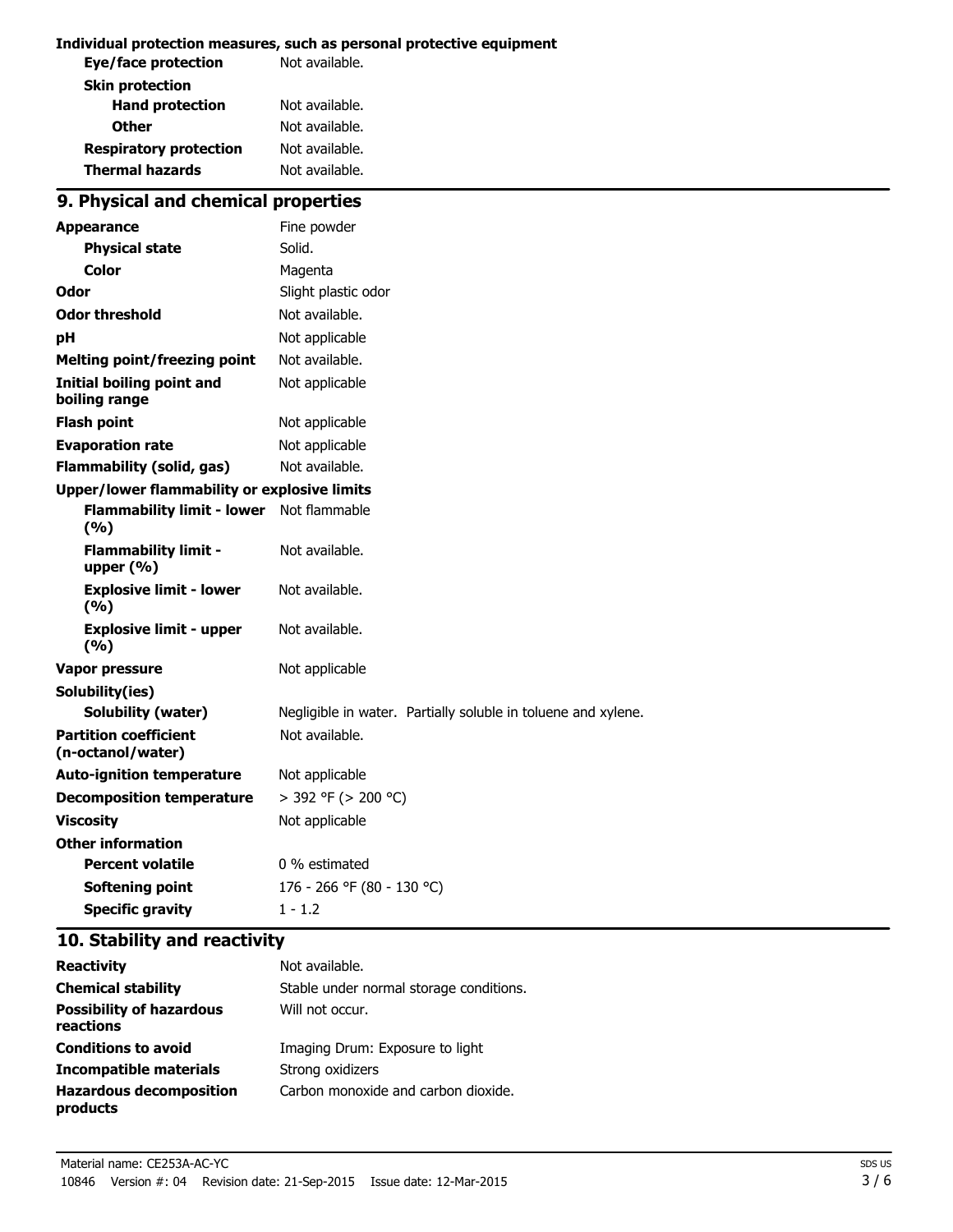#### **11. Toxicological information**

| Symptoms related to the<br>physical, chemical and<br>toxicological characteristics | Not available.                                                                                                                                                  |                     |
|------------------------------------------------------------------------------------|-----------------------------------------------------------------------------------------------------------------------------------------------------------------|---------------------|
| <b>Information on toxicological effects</b>                                        |                                                                                                                                                                 |                     |
| <b>Acute toxicity</b>                                                              | Based on available data, the classification criteria are not met.                                                                                               |                     |
| <b>Skin corrosion/irritation</b>                                                   | Based on available data, the classification criteria are not met.                                                                                               |                     |
| Serious eye damage/eye<br>irritation                                               | Based on available data, the classification criteria are not met.                                                                                               |                     |
| <b>Respiratory or skin sensitization</b>                                           |                                                                                                                                                                 |                     |
| <b>Respiratory sensitization</b>                                                   | Based on available data, the classification criteria are not met.                                                                                               |                     |
| <b>Skin sensitization</b>                                                          | Based on available data, the classification criteria are not met.                                                                                               |                     |
| <b>Germ cell mutagenicity</b>                                                      | Negative, does not indicate mutagenic potential (Ames Test: Salmonella typhimurium)<br>Based on available data, the classification criteria are not met.        |                     |
| Carcinogenicity                                                                    | Based on available data, the classification criteria are not met.                                                                                               |                     |
| <b>Reproductive toxicity</b>                                                       | Based on available data, the classification criteria are not met.                                                                                               |                     |
| Specific target organ toxicity<br>- single exposure                                | Based on available data, the classification criteria are not met.                                                                                               |                     |
| <b>Specific target organ toxicity</b><br>- repeated exposure                       | Based on available data, the classification criteria are not met.                                                                                               |                     |
| <b>Aspiration hazard</b>                                                           | Based on available data, the classification criteria are not met.                                                                                               |                     |
| <b>Further information</b>                                                         | Complete toxicity data are not available for this specific formulation<br>Refer to Section 2 for potential health effects and Section 4 for first aid measures. |                     |
| <b>Components</b>                                                                  | <b>Species</b>                                                                                                                                                  | <b>Test Results</b> |
| Amorphous silica (CAS 7631-86-9)                                                   |                                                                                                                                                                 |                     |
| Acute                                                                              |                                                                                                                                                                 |                     |
| <b>Oral</b>                                                                        |                                                                                                                                                                 |                     |
| LD50                                                                               | Mouse                                                                                                                                                           | $>15000$ mg/kg      |
|                                                                                    | Rat                                                                                                                                                             | > 22500 mg/kg       |

### **12. Ecological information**

| <b>Ecotoxicity</b>                   |                                                                                                                                                                                                                              |                |                         |
|--------------------------------------|------------------------------------------------------------------------------------------------------------------------------------------------------------------------------------------------------------------------------|----------------|-------------------------|
| <b>Product</b>                       |                                                                                                                                                                                                                              | <b>Species</b> | <b>Test Results</b>     |
| CE253A-AC-YC (CAS Mixture)           |                                                                                                                                                                                                                              |                |                         |
| <b>Aquatic</b>                       |                                                                                                                                                                                                                              |                |                         |
| Fish                                 | LL50                                                                                                                                                                                                                         | Fish           | $> 1000$ mg/l, 96 Hours |
| <b>Persistence and degradability</b> | Not available.                                                                                                                                                                                                               |                |                         |
| <b>Bioaccumulative potential</b>     | Not available.                                                                                                                                                                                                               |                |                         |
| Mobility in soil                     | Not available.                                                                                                                                                                                                               |                |                         |
| Other adverse effects                | Not available.                                                                                                                                                                                                               |                |                         |
| 13. Disposal considerations          |                                                                                                                                                                                                                              |                |                         |
| <b>Disposal instructions</b>         | Do not shred toner cartridge, unless dust-explosion prevention measures are taken. Finely<br>dispersed particles may form explosive mixtures in air. Dispose of in compliance with federal, state,<br>and local regulations. |                |                         |

HP's Planet Partners (trademark) supplies recycling program enables simple, convenient recycling of HP original inkjet and LaserJet supplies. For more information and to determine if this service is available in your location, please visit http://www.hp.com/recycle.

#### **14. Transport information**

**Further information** Not a dangerous good under DOT, IATA, ADR, IMDG, or RID.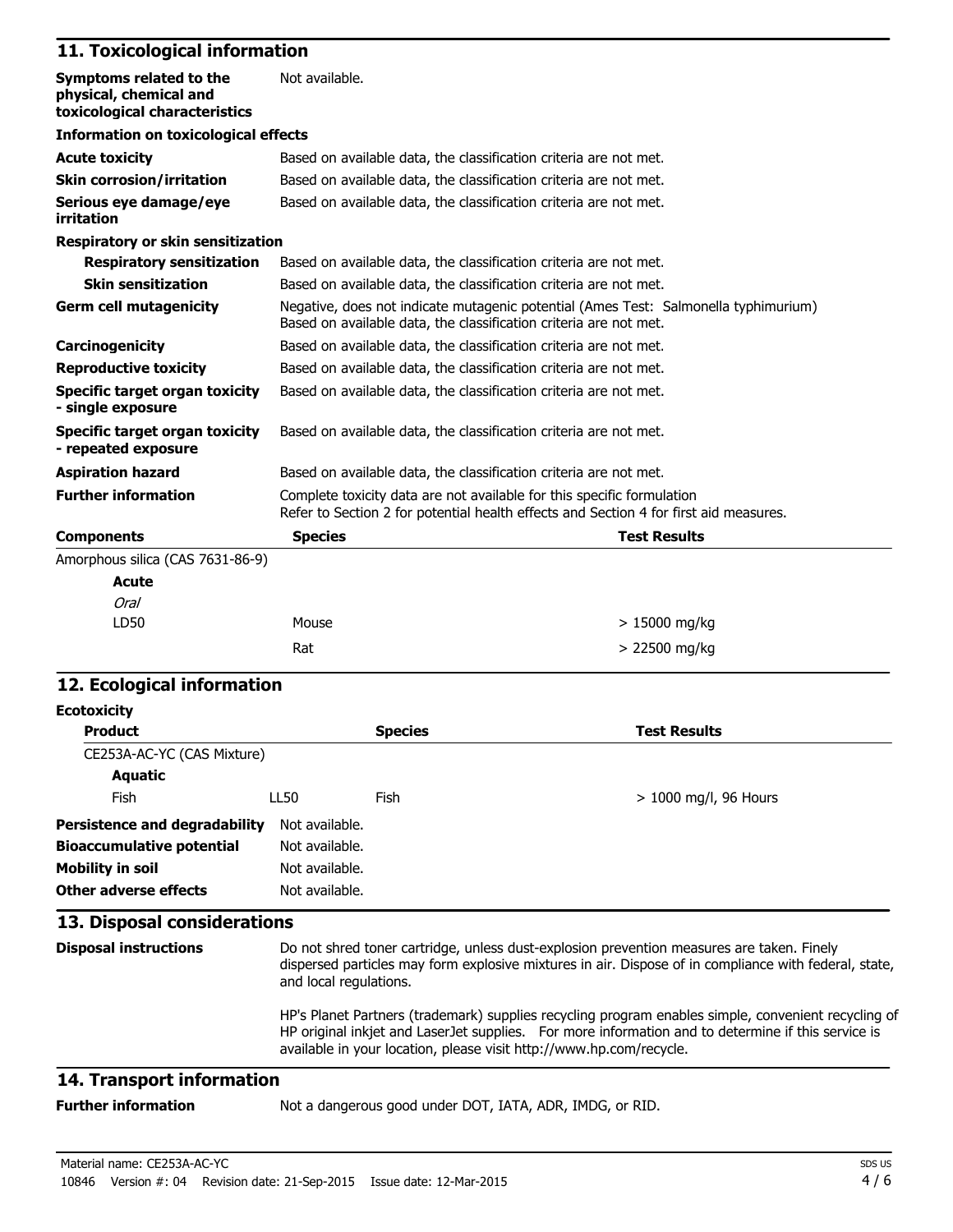## **15. Regulatory information**

| <b>Version #</b>                | 04                                                                                                                                                                                                                                                                                                                                                                                                                                                                                                                   |
|---------------------------------|----------------------------------------------------------------------------------------------------------------------------------------------------------------------------------------------------------------------------------------------------------------------------------------------------------------------------------------------------------------------------------------------------------------------------------------------------------------------------------------------------------------------|
| <b>Disclaimer</b>               | This Safety Data Sheet document is provided without charge to customers of HP. Data is the most<br>current known to HP at the time of preparation of this document and is believed to be accurate. It<br>should not be construed as quaranteeing specific properties of the products as described or<br>suitability for a particular application. This document was prepared to the requirements of the<br>jurisdiction specified in Section 1 above and may not meet regulatory requirements in other<br>countries. |
| <b>Revision Information</b>     | Other information, including date of preparation or last revision: Disclaimer                                                                                                                                                                                                                                                                                                                                                                                                                                        |
| <b>Manufacturer information</b> | HP.<br>11311 Chinden Boulevard<br>Boise, ID 83714 USA<br>(Direct) 1-503-494-7199<br>(Toll-free within the US) 1-800-457-4209                                                                                                                                                                                                                                                                                                                                                                                         |